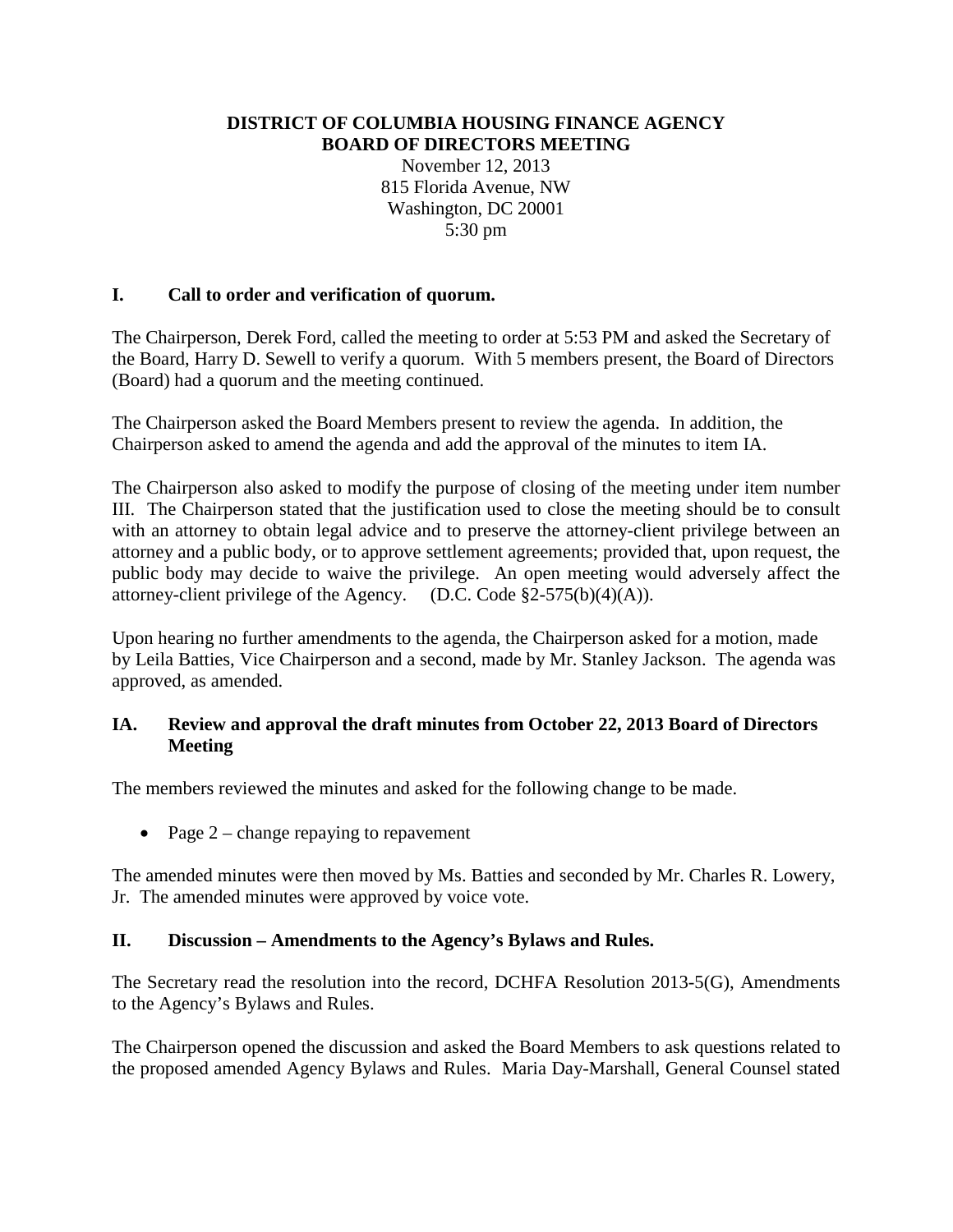that the changes to the amended Agency Bylaws and Rules are to reflect the changes in business practices here at the Agency. Below are the questions asked by the Board Members.

- Conflict of Interest section A Board Member remarked that the section discusses the ability for the Board to vote to waiver a conflict of interest of a Board Member and also to allow the Board Member to vote on the matter, however, the current language does not give a method to waive a Board Member's ability to deliberate on the matter. The Board Member asked staff if the language could be modified slightly to allow for a waiver of the deliberation, in addition to the waiver of the conflict and ability to vote on the matter.
	- o The General Counsel responded that due to the construct of the section, if the conflict was waived, then the Board Member would be able to both participate in deliberations on a matter as well as vote.
- Signatures May we add electronic signatures to the section.
	- o The General Counsel responded yes, we will make the global change in the document.
- Affirmative Fair Housing Marketing Plans Do we monitor the affirmative fair housing marketing plans?
	- o The Harry D. Sewell, Executive Director answered yes, staff reviews the affirmative fair housing marketing plan for multifamily projects.
	- o Discussion was had regarding whether the amended Bylaws and Rules needed to include a clause related to the review of Affirmative Fair Housing Marketing Plans. It was agreed upon by the Board of Directors that the review of the affirmative fair housing marketing plans could be stated in policies and procedures and not in the amended Bylaws and Rules.

Hearing no further questions, the Chairman asked for a motion to approve the amended Bylaws and Rules, with technical amendments per the Board's discussion. The motion was made by Ms. Batties and seconded by Mr. Lowery. After a roll call vote, the resolution passed 5-0.

## **III. Vote to close meeting to discuss an Agency personnel matter. (No transcript was taken, however, the Chairperson recorded the session on a separate recorder.)**

The Chairperson called a vote to close the meeting to discuss an Agency personnel matter. The reason for closing the meeting is stated below.

Pursuant to the District of Columbia Administrative Procedure Act, the Chairperson of the Board of Directors will call a vote to close the meeting in order to consult with an attorney to obtain legal advice and to preserve the attorney-client privilege between an attorney and a public body, or to approve settlement agreements; provided that, upon request, the public body may decide to waive the privilege. An open meeting would adversely affect the attorney-client privilege of the Agency. (D.C. Code §2-575(b)(4)(A)).

A motion was made by Ms. Batties and seconded Mr. Jackson. The Chairperson then moved the meeting into a closed session.